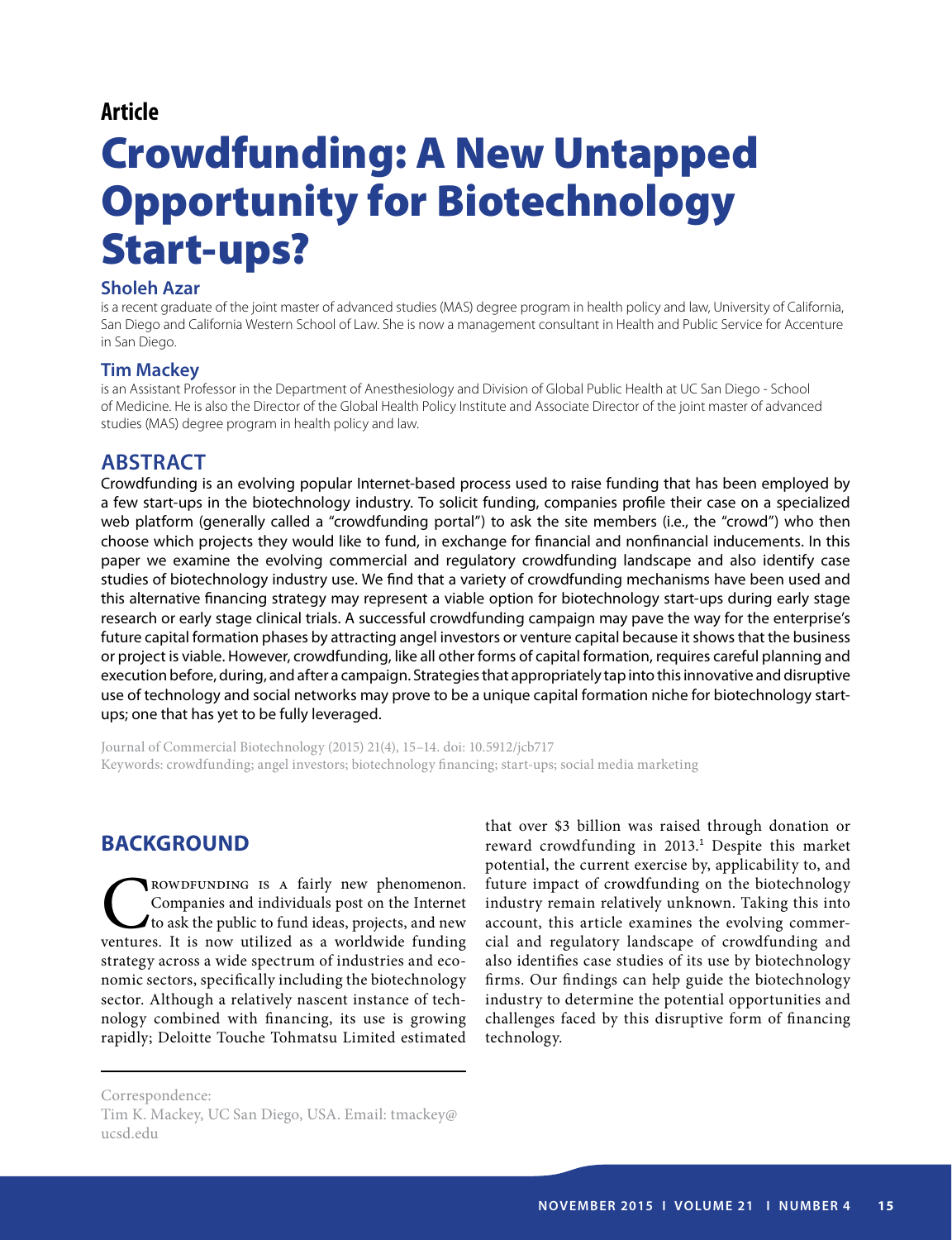In the donation/reward crowdfunding model, an entity with an idea or project goes to a crowdfunding portal (a specialized website) to request funding. Individuals or organizations describe their projects and ask the crowd to fund them. Members of the crowd who decide to fund a project then become its backers. They are kept informed about activities related to their project through the project's web page and other identified social networking websites (e.g., LinkedIn, Twitter, Facebook, or a combination) chosen by the project owners. The backers may or may not receive a small reward (e.g., a T-shirt) in return for their donation. The backers may also prepurchase a product to raise funds for its further development. Crowdfunding platforms that provide services related to the donation/reward model currently are subject to little regulation; however, businesses trying to raise funds on these platforms cannot offer their backers equity securities or other types of financial return on investment due to securities laws.

and equity models are collectively referred to as "financial return crowdfunding" and are regulated by the country-of-domicile's financial laws and regulations.10 Financial-return crowdfunding portals that operate in a foreign country sometimes must also comply with a second country's financial or securities laws and regulations that are applicable to their activities. For example, a United Kingdom (UK)-based financial-return crowdfunding portal intending to operate in the United States (U.S.) must also comply with all applicable U.S. laws and regulations. We further describe these different models in detail in the following subsections and provide specific examples of their use in science and research. crowdfunding portal facilitates all aspects of crowd participation including collection of funds, distribution to projects, necessary record-keeping, and management of communication with the project backers (see Table 1 for a list of popular donation/reward crowdfunding portals). One of these portals, Experiment (formerly called Microryza), is dedicated to scientific projects and includes partners from major academic institutions and nonprofit medical centers. Although no active health-related biotechnology projects are currently posted on the portal, projects have been funded during early stage discovery, basic research, and other types of investigator-driven healthrelated research. A sampling of projects funded on the Experiment portal is as follows:

### **DONATION/REWARD MODEL**

The donation/reward crowdfunding model is not new and, using different media platforms, has essentially been in place for decades. Many organizations have raised millions of dollars from the public through traditional media including mail, television, and radio for causes focused on finding treatments or a cure for a number of diseases (e.g., cancer, cystic fibrosis, and Alzheimer's, among others). As an example, fiscal year 2013 contributions, gifts, grants, and fundraising events resulted in total contributions of \$16,472,823 to the Cancer Research Institute (CRI) and \$2,106,609 to the Pediatric Cancer Foundation. These organizations now also use the Internet to raise funds, among their other activities.11,12

Crowdfunding is also the title of Title III of the Jumpstart Our Business Startups Act (JOBS Act) that was signed into law on April 5, 2012.<sup>3</sup> The JOBS Act required the Securities and Exchange Commission (SEC) to develop regulations by October 2015 that will govern the offering and sale of securities through equity-based crowdfunding.4 The SEC finalized the crowdfunding regulations on May 25, 2015, the rules allow companies to raise up to \$1 million in funds during any 12-month period (subject to capped contributions based on annual income or net worth). All transactions will be required to go through an equity crowdfunding portal that is registered as an intermediary with the SEC.<sup>5</sup>

> In the donation/reward crowdfunding model, an entity with a project goes to a crowdfunding portal (e.g., Indiegogo) to solicit funding from the public. The The peer-to-peer lending crowdfunding model is a market-based financial instrument that provides loans to businesses and individuals. The P2P lending model is a crowdsourcing form of microcredit, a worldwide phenomenon that now acts as a financing vehicle for

- • Harvard Medical School researchers, along with the Mind First Foundation, fully funded (100 percent of their targeted \$10,000) a research project on partitioning depressed people into groupings that allow determination of the underlying biology of their disease by characterizing their genomes and other biology. The researchers agreed to allow free access worldwide to all of their aggregate data. Other researchers having unfettered access to the data may reveal the biological roots of these different classes of depression.<sup>13</sup>
- Massachusetts General Hospital researchers overfunded (raised 215 percent of their targeted request amounts) their project and raised \$17,217. Their project sought to determine, during testing, if using experimental compound anle138b (a protein aggregation inhibitor that is a synthetic oligomer modulator which has shown promise in therapy for neurodegenerative diseases) during treatment can delay the onset of genetic prion disease.<sup>14,15</sup>
- University of North Carolina at Chapel Hill researchers fully funded their project and raised \$10,000 to study whether the transmission of BRCA mutations can be prevented.16

## **Peer-to-Peer Lending Model**

## **UNDERSTANDING CROWD– FUNDING**

To understand its potential implications for biotechnology, the concept of crowdfunding must first be explored. It is unique from other forms of financing in that crowdfunding creates an ecosystem—an environment that facilitates capital formation in an organic and self-perpetuating manner by which small amounts of money are raised from a large number of people, typically through the Internet.<sup>2</sup> The ecosystem integral to crowdfunding can be efficient, effective, and faster than traditional forms of financing that rely on personal resources, funding by venture capital firms (VCs), or by accessing loans.

In contrast to traditional forms of capital formation, crowdfunding relies on the Internet as a medium on which innovators market their projects and solicit funds from the public as investors. Capital formation over the Internet leverages the ability to access a large number of people who may choose to contribute to an innovator's project. Crowdfunding portals are Internet-based businesses that operate specialized web platforms (generally called portals) to facilitate transactions between entities asking for funding and the crowd that provides financing. These websites also act as a space to present projects and ask for funds and to provide information about the progress of projects underway. Typically, the size of individual investments is small to minimize the investors' potential financial risks.

## **CROWDFUNDING AND BIOTECHNOLOGY COMPANIES**

Crowdfunding has been used predominantly for such entrepreneurial ventures as creative projects (e.g., music productions, concerts, self-publishing), developing

consumer goods (e.g., games, hardware, software, and electronic devices), and various causes (e.g., community projects), but has not been widely adopted by biotechnology firms. Nevertheless, the current crowdfunding environment may still represent a potential avenue for small biotechnology firms to raise capital for their early phase research and development (R&D), such as proof-of-concept (POC), or for clinical trials.

Historically, biotechnology start-ups have relied either on debt financing, or equity capital from VCs, or angel investors. However, equity-based funding results in loss of ownership interest, whereas in nonfinancialreturn crowdfunding ownership interest can be retained. Furthermore, VCs often are more interested in backing bigger and later-stage deals with less risk, further limiting the attractiveness of equity-based funding for early stage or start-up biotechnology endeavors.<sup>6</sup> The size of the investment also matters, for VCs, which generally invest \$2 million and up in a financing round; and for angel investors that may invest much smaller amounts—\$5,000 to \$100,000-either individually or as a group.<sup>7</sup> In fact, the Angel Capital Association provides a guide for startups that are seeking angel investment financing and specifically recommends approaching these investors when a "product is developed or near completion."8

For this reason, due to the nature of VCs and angel financing, it is becoming increasingly difficult to approach these investors during the early stages of R&D. This funding dynamic has the potential to change with the passage of the JOBS Act that, according to the SEC, allows crowdfunding to fill the gap for the "very early stage endeavors [that] continue to be squeezed out of the capital markets" by finally offering the option of equitybased financing through regulated crowdfunding.<sup>4</sup> Although it is unknown how attractive crowdfunding for smaller biotechnology firms and investors under the JOBS Act will be, a few cases studies based on different types of crowdfunding models illustrate why and how small biotechnology companies might consider and use crowdfunding to raise capital, which we discuss below.

## **CROWDFUNDING MODELS**

There are generally three models of crowdfunding: (1) donation/reward/pre-purchase, (2) peer-to-peer (P2P) lending; and (3) equity models that can be simplified into the nonfinancial return and financial-return-based funding types.<sup>9</sup> In the donation, reward, or prepurchase models (hereinafter referred to as the "donation/reward model"), funders may receive small rewards as perks, or prepurchase products in exchange for their funds. In contrast, P2P lending and equity crowdfunding models are market-based financing methods. The P2P lending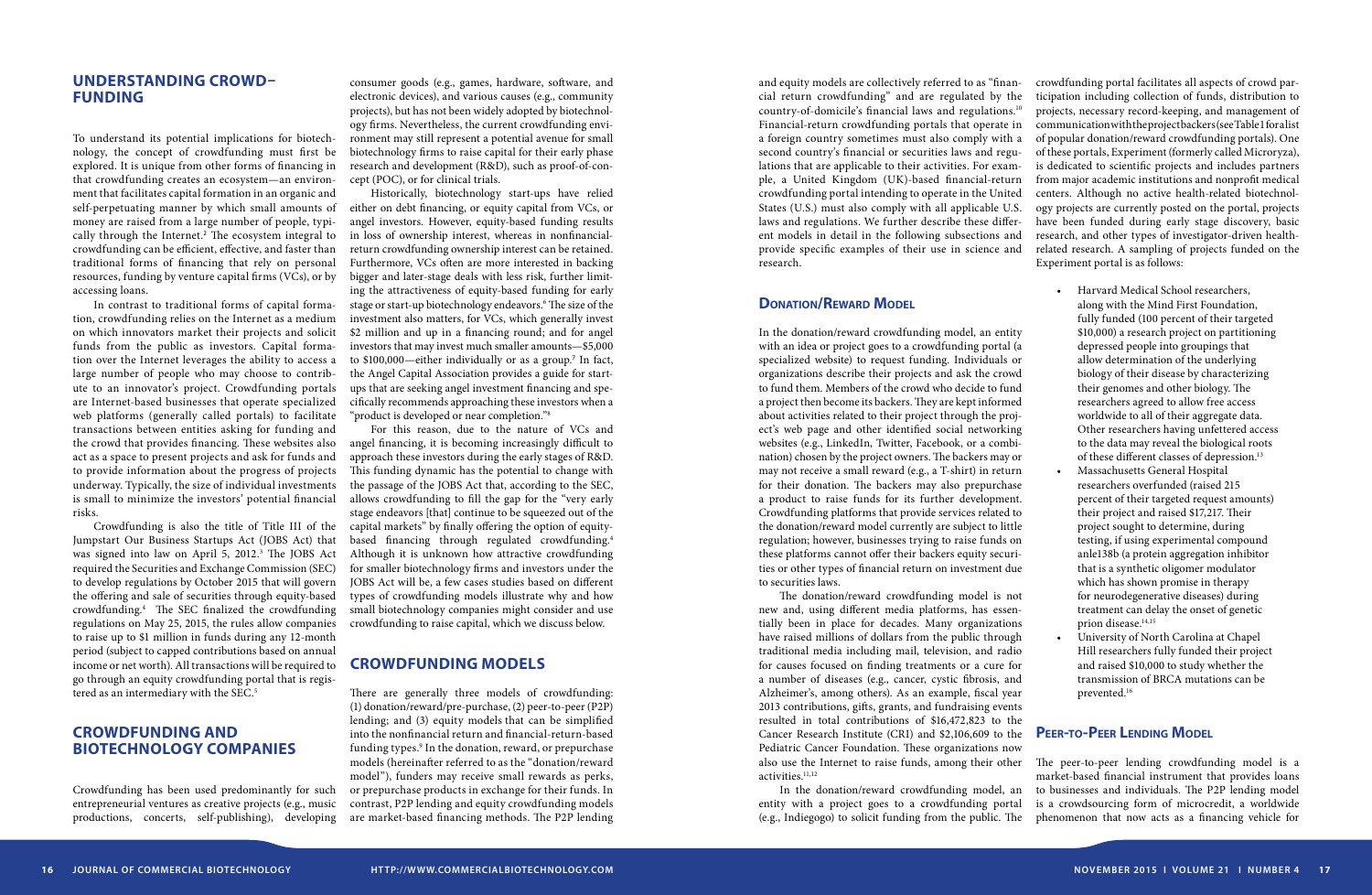Source: portal websites. *Source*: portal websites.

Table 1: List of popular donation/reward crowdfunding portals **Table 1:** List of popular donation/reward crowdfunding portals

| Fundraisers for experience, cause,<br>Preorder or sell products<br>nonprofit                                                                                                   | raised \$522,080 for pediatric cancer<br>relief, American Cancer Society has<br>Fundraisers for causes and service<br>organizations (e.g., American Red<br>Animal Welfare, Arts, Civil Rights,<br>Note: no biotechnology projects<br>Cross raised \$1,215,566 for Nepal<br>Personal Emergencies & Medical<br>Expenses, Education/Tuition,<br>esearch-ongoing)<br>Volunteer projects | Includes academic & hospital medical<br>Neuroscience, Paleontology, Physics,<br>Note: no commercial biotechnology<br>project but early phase projects are<br>Political Science, Psychology, Social<br>Earth Science, Ecology, Economics,<br>Art & Design, Biology, Chemistry,<br>Computer Science, Data Science,<br>Education, Engineering, Material<br>Science, Mathematics, Medicine,<br>20 Categories: Anthropology,<br>centers as partners<br>Science<br>funded |
|--------------------------------------------------------------------------------------------------------------------------------------------------------------------------------|-------------------------------------------------------------------------------------------------------------------------------------------------------------------------------------------------------------------------------------------------------------------------------------------------------------------------------------------------------------------------------------|---------------------------------------------------------------------------------------------------------------------------------------------------------------------------------------------------------------------------------------------------------------------------------------------------------------------------------------------------------------------------------------------------------------------------------------------------------------------|
| 0-2.5% of funds raised or total<br>No claim of ownership over<br>3% payments processing if<br>credit cards used/no fee if<br>debit cards used<br>their projects<br>sales       | No claim of ownership over<br>$2.9% + $0.30$ payments<br>3-5% of funds raised +<br>monthly fee for annual<br>their projects<br>processing<br>accounts                                                                                                                                                                                                                               | 3% nonrefundable payments<br>access/peer review pledges)<br>No claim of ownership over<br>intellectual property (open<br>Hands-off policy regarding<br>5% of funds raised<br>their projects<br>processing                                                                                                                                                                                                                                                           |
|                                                                                                                                                                                |                                                                                                                                                                                                                                                                                                                                                                                     |                                                                                                                                                                                                                                                                                                                                                                                                                                                                     |
| Open to global backers<br>(requires international<br>Donation (U.S., U.K. &<br>Canada)/Fundraising,<br>Sell (using Shopify)<br>Volume unknown<br>www.tilt.com<br>credit cards) | Open to global backers<br>(requires international<br>www.crowdrise.com<br>Volume unknown<br>Donation/Charity<br>credit cards)                                                                                                                                                                                                                                                       | projects from Australia,<br>All-or-nothing funding<br>Currently only U.S.-<br>although piloting<br>based projects,<br>Canada, & U.K.<br>Donation<br>model                                                                                                                                                                                                                                                                                                           |
|                                                                                                                                                                                |                                                                                                                                                                                                                                                                                                                                                                                     |                                                                                                                                                                                                                                                                                                                                                                                                                                                                     |
| searchable)<br>(site is not<br>None                                                                                                                                            | None                                                                                                                                                                                                                                                                                                                                                                                | 17 Neuroscience<br>6 Biotechnology<br>50+Medicine                                                                                                                                                                                                                                                                                                                                                                                                                   |
| (Formerly Crowdtilt<br>A-round financing<br>(Relaunch 2012,<br>Private, U.S.)<br>\$12 million<br>(2008)<br>Ĕ                                                                   | (2010, Private, U.S.)<br>Crowdrise                                                                                                                                                                                                                                                                                                                                                  | (2012, Private, U.S.)<br>Investors include<br>(Index Ventures<br>among portal's<br>& SV Angel are<br>Experiment<br>Microryza)<br>investors)<br>(formerly                                                                                                                                                                                                                                                                                                            |

| <b>Project Categories</b>                                         | National News, Newlyweds, Other,<br>Travel, Wishes, Medical, Volunteer,<br>Charity, Community, Competition,<br>20+ categories: Animals, Business,<br>Education, Memorials, Sports, etc.<br>Creative, Events, Faith, Family, | Journalism, Photography, Publishing,<br>Craft, Food, Games, Music, Design,<br>16 categories: Art, Comics, Dance,<br>Design, Fashion, Film and Video,<br>Technology, Theater<br>Publishes statistics | Business, Sports, Technology, Theater,<br>Photography, Politics, Religion, Small<br>24 categories: Animals, Art, Comics,<br>Film, Food, Gaming, Health, Music,<br>Education, Environment, Fashion,<br>Transmedia, Video/Web, Writing<br>Publishes statistics on partners<br>Community, Dance, Design, |
|-------------------------------------------------------------------|-----------------------------------------------------------------------------------------------------------------------------------------------------------------------------------------------------------------------------|-----------------------------------------------------------------------------------------------------------------------------------------------------------------------------------------------------|-------------------------------------------------------------------------------------------------------------------------------------------------------------------------------------------------------------------------------------------------------------------------------------------------------|
| Fees/Ownership Claims                                             | $2.9% + $0.30$ nonrefundable<br>Claims of ownership: N/A<br>payments processing<br>5% of funds raised                                                                                                                       | Claims no ownership over<br>payments processing<br>3-5% nonrefundable<br>5% of funds raised<br>their projects                                                                                       | is refunded to the contributors<br>Claims of ownership over their<br>funds, no charge if all money<br>campaigns that keep raised<br>3-5% payments processing<br>9% of raised fund for failed<br>successful campaigns<br>4% of funds raised for<br>projects not clear                                  |
| Crowdfunding Model/<br>Volume/Website                             | Donation/Charity<br>Open to global backers<br>No penalty for not<br>www.gofundme.com<br>reaching targeted<br>Over \$1.1 B raised<br>amounts                                                                                 | Donation<br>Open to global backers<br>www.kickstarter.com<br>(certain countries)<br>All or nothing<br>\$1.8 B raised                                                                                | Donation<br>Open to global backers<br>Reach target or keep<br>the raised amount<br>www.indiegogo.com<br>Volume unknown                                                                                                                                                                                |
| Biotechnology<br><b>Projects</b>                                  | None                                                                                                                                                                                                                        | None                                                                                                                                                                                                | A project exceeded<br>amount by selling<br>6 biotechnology<br>projects listed<br>the targeted<br>products                                                                                                                                                                                             |
| Crowdfunding<br>(Launch Year,<br>Ownership,<br>Country)<br>Portal | (2010, Private, U.S.)<br>GoFundMe                                                                                                                                                                                           | (2009, Private, U.S.)<br>Kickstarter                                                                                                                                                                | B-round financing<br>with \$40 million<br>(2008, Private<br>in 2014, U.S.)<br>Indiegogo                                                                                                                                                                                                               |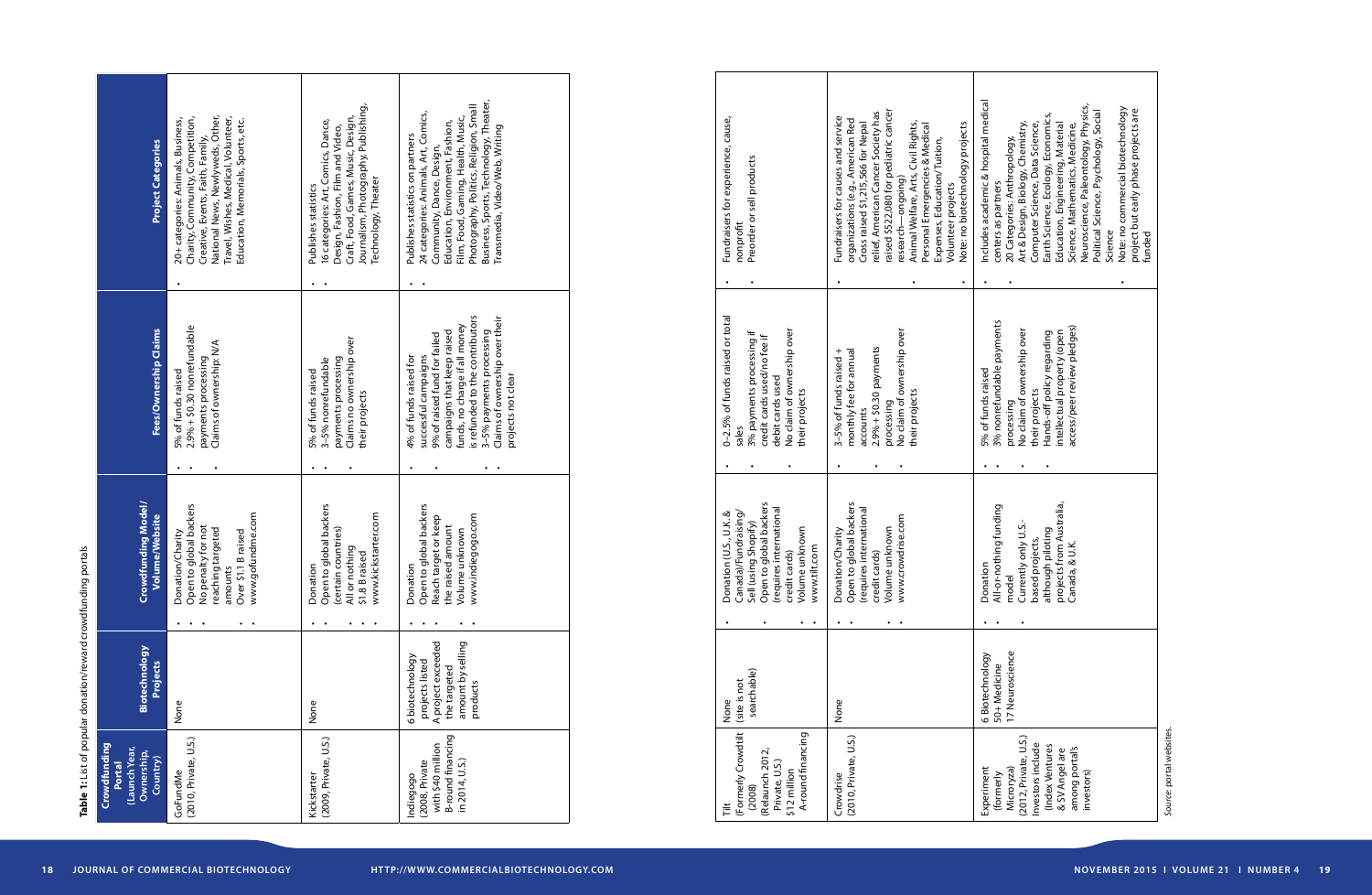| entrepreneurs around the world. Crowdsourcing for<br>capital formation (i.e., P2P crowdfunding) provides the<br>necessary funds for small businesses that may not have | form of lending, it remains to be seen how the P2P lend-<br>ing market may evolve in the future. It may nevertheless<br>still represent a pathway to access seed money for small |                               |                                                                                                                                                                                                                                                             |                                                                                                                                                                                    |                                                                                                                                                                      |
|------------------------------------------------------------------------------------------------------------------------------------------------------------------------|----------------------------------------------------------------------------------------------------------------------------------------------------------------------------------|-------------------------------|-------------------------------------------------------------------------------------------------------------------------------------------------------------------------------------------------------------------------------------------------------------|------------------------------------------------------------------------------------------------------------------------------------------------------------------------------------|----------------------------------------------------------------------------------------------------------------------------------------------------------------------|
| access to established sources of capital due to a variety<br>of reasons. <sup>17</sup>                                                                                 | biotechnology companies. <sup>4</sup>                                                                                                                                            | Characteristic                | a Utah-chartered<br>ss loans: up to \$300,000, fixed monthly<br>nt, 1–5 year term, no fee or penalty for<br>ending Club.<br>oans are not issued to borrowers from IA, ID,<br>.<br>they<br>o not invest directly in loans; th<br>lember Dependent Notes from | edit risk.<br>ē<br>, a Utah-chart<br>IC                                                                                                                                            | member FDIC.<br>% trailing 12-month return as of<br>ŏ<br>edit                                                                                                        |
| In P2P crowdfunding, borrowers ask the crowd for                                                                                                                       |                                                                                                                                                                                  |                               | ales, no recent                                                                                                                                                                                                                                             | borrowers from multiple<br>Ξ.<br>ςM,                                                                                                                                               | borrowers from multiple<br>simple inte<br>a portfolio of loans<br>€<br>years<br>Utah                                                                                 |
| a loan on a lending portal and supply sufficient informa-                                                                                                              | <b>EQUITY MODEL</b>                                                                                                                                                              |                               |                                                                                                                                                                                                                                                             | simple                                                                                                                                                                             | ed-rate,<br>ത<br>5                                                                                                                                                   |
| tion about the purpose of the loan, their credit, and other                                                                                                            |                                                                                                                                                                                  |                               | y WebBank, a<br>nember FDIC                                                                                                                                                                                                                                 | borrowe<br>ŏ                                                                                                                                                                       | $\rm\breve{o}$                                                                                                                                                       |
| financial information required by the portal. Members of                                                                                                               | The U.S. equity model of crowdfunding resembles tradi-                                                                                                                           |                               |                                                                                                                                                                                                                                                             | Prospectus<br>member FDI<br>fixed-                                                                                                                                                 | WebBank,<br>with<br>strial bank,<br>$\sim$<br>are                                                                                                                    |
| the crowd (that is, backers) decide how to lend money-                                                                                                                 | tional investment models that include funding by VCs,                                                                                                                            |                               |                                                                                                                                                                                                                                                             | are<br>oans                                                                                                                                                                        | loans                                                                                                                                                                |
| secured by requiring collateral or unsecured-to a bor-<br>rower, and under what terms (simple or compounded                                                            | angel, or accredited investors. Start-ups issue securities<br>to purchasers by using crowdfunding portals as inter-                                                              |                               |                                                                                                                                                                                                                                                             | options are<br>s based on l<br>89%<br>loans                                                                                                                                        | loans are<br>options<br>sbased o<br>eby<br>ase                                                                                                                       |
| interest rates). In some cases, unlike traditional lenders,                                                                                                            | mediaries, resulting in a transfer of ownership interest                                                                                                                         | <b>Categories and</b>         |                                                                                                                                                                                                                                                             | made by WebBank,<br>ROI: 8.                                                                                                                                                        | s invest in a portfoli<br>fered by Prospectus<br>offered b<br>or Guide                                                                                               |
| backers may go through a reversed auction to set the                                                                                                                   | in the business in return for funding. Options for offer-                                                                                                                        |                               |                                                                                                                                                                                                                                                             |                                                                                                                                                                                    | ᇃ<br>dite                                                                                                                                                            |
| lowest interest rate for the loan amounts. A P2P lend-                                                                                                                 | ing equity-based crowdfunding under the SEC's rules                                                                                                                              |                               | ME, ND, or NE.<br>nvestor ROI: 5.06% to 8.74%<br>ndustrial bank<br>nvestors d<br>purchase                                                                                                                                                                   | fully amortizing l<br>Excludes some b<br>Investor ROI: 8.<br>Notes offered l<br>All borrower<br>Repayment o<br>Pre-set rates l<br>ndustrial<br>All loans<br>tates                  | All borrower loar<br>fully amortizing l<br>Excludes some b<br>Repayment o<br>Pre-set rates<br>hartere<br>nvestor<br>2015<br>nventor<br>tates                         |
| ing portal facilitates loan origination, collection of funds                                                                                                           | include conditional small issues exemption (Regulation                                                                                                                           |                               | Loans<br>ME, NI                                                                                                                                                                                                                                             |                                                                                                                                                                                    | Notes<br>$\ddot{\vec{o}}$<br>Ö                                                                                                                                       |
| for the loan amounts and distribution of loans, collection                                                                                                             | A) and the limited offer and sale of securities without                                                                                                                          |                               |                                                                                                                                                                                                                                                             |                                                                                                                                                                                    |                                                                                                                                                                      |
| of repayments for the lenders, loan servicing, necessary                                                                                                               | registration (Regulation D). Equity crowdfunding por-                                                                                                                            |                               | $\bullet$                                                                                                                                                                                                                                                   | $\bullet$ . $\bullet$<br>$\begin{array}{cccccccccccccc} \bullet & \bullet & \bullet & \bullet & \bullet \end{array}$                                                               | $\bullet$ . $\bullet$<br>$\bullet$ $\bullet$<br>$\bullet$                                                                                                            |
| record keeping, and management of communication.                                                                                                                       | tals are registered with the SEC as intermediaries (regis-                                                                                                                       |                               |                                                                                                                                                                                                                                                             |                                                                                                                                                                                    |                                                                                                                                                                      |
| These portals charge fees, which comprise a percentage<br>of the loan amounts, for their services.                                                                     | tered broker/dealer), which allows them to facilitate this<br>equity exchange and receive fees for their services (see                                                           |                               | P                                                                                                                                                                                                                                                           |                                                                                                                                                                                    |                                                                                                                                                                      |
| At its inception, this new financial instrument relied                                                                                                                 | Table 3 for a list of popular equity portals). The portals                                                                                                                       |                               |                                                                                                                                                                                                                                                             | amoun<br>-35.97%                                                                                                                                                                   | terms                                                                                                                                                                |
| on unrelated people (i.e., peers) as lenders and borrow-                                                                                                               | themselves are not currently exempt from Section 15(a)                                                                                                                           |                               | loan term,                                                                                                                                                                                                                                                  | ssing fee<br>on credit                                                                                                                                                             | cessing fe                                                                                                                                                           |
| ers to transact business over an Internet lending portal,                                                                                                              | (1) of the Securities Act of 1933, which allows the SEC                                                                                                                          |                               |                                                                                                                                                                                                                                                             | fee,                                                                                                                                                                               | 5.99                                                                                                                                                                 |
| thereby bypassing traditional financial institutions. The                                                                                                              | to allow exemptions from registration for offering equity                                                                                                                        |                               | & history                                                                                                                                                                                                                                                   | unt, loan term,<br>are considered as                                                                                                                                               | nds (NSF), late<br>and loan                                                                                                                                          |
| business model for lending portals has changed due to                                                                                                                  | to small companies because the SEC registration pro-                                                                                                                             | <b>Business</b>               | mount,<br>arges                                                                                                                                                                                                                                             | charges <sup>+</sup>                                                                                                                                                               | ck pro<br>arges                                                                                                                                                      |
| regulatory requirements enacted in various countries.                                                                                                                  | cess is cost-prohibitive. Small companies can qualify for                                                                                                                        |                               | ഄ<br>ā                                                                                                                                                                                                                                                      | ⊗                                                                                                                                                                                  | 둥                                                                                                                                                                    |
| Since 2008, in the United States, P2P portals have been<br>required to register their offerings with the SEC as secu-                                                  | an exemption under the Securities Act of 1933 to offer<br>securities through crowdfunding portals without going                                                                  | tor                           | nation fee: variable 0.99–5.<br>Annualized Rate (APR): 8%<br>cessful payment fee, late<br>ent, check processing fee<br>il APR depends on credit                                                                                                             | usage<br>loan                                                                                                                                                                      | loan                                                                                                                                                                 |
| rities to comply with the Securities Act of 1933. <sup>18</sup> In addi-                                                                                               | through the registration process. After the SEC grants                                                                                                                           |                               | nterest rates: Fixed, 5.9%<br>score, loan a<br>credit usage<br>.32%<br>\dditional<br>payment,<br>Actual API<br>nsucc                                                                                                                                        | bersonal loans to the business<br>erisuccessful payment first payment first<br>payment, check process<br>All loans are conditional<br>Additional<br>i<br>Tedit I<br>owner<br>core, | Origination fee: variable 2.99-<br>4.5% taken upfront from loan<br>onsufficien<br>dditional<br>payment,<br>reditwo<br>imount<br>199%<br>ctual                        |
| tion, P2P portals must comply with all applicable laws                                                                                                                 | the exemption, these companies offer securities only                                                                                                                             |                               |                                                                                                                                                                                                                                                             |                                                                                                                                                                                    |                                                                                                                                                                      |
| and regulations pertaining to financial transactions and                                                                                                               | to investors who meet the requirements for purchasing                                                                                                                            |                               |                                                                                                                                                                                                                                                             |                                                                                                                                                                                    |                                                                                                                                                                      |
| lending. In the United States, commercially operated                                                                                                                   | their securities (such as accredited investors). <sup>20</sup>                                                                                                                   |                               | $\bullet\qquad\bullet\qquad\bullet\qquad$                                                                                                                                                                                                                   | $\bullet\quad\bullet$                                                                                                                                                              |                                                                                                                                                                      |
| P2P lending portals also must comply with the Money                                                                                                                    | The equity crowdfunding portals in the United States                                                                                                                             |                               |                                                                                                                                                                                                                                                             |                                                                                                                                                                                    |                                                                                                                                                                      |
| Laundering Control Act of 1986, Money Laundering                                                                                                                       | mostly allow accredited investors to purchase securities                                                                                                                         |                               |                                                                                                                                                                                                                                                             |                                                                                                                                                                                    |                                                                                                                                                                      |
| Suppression Act of 1994, and the Bank Secrecy Act of                                                                                                                   | in a private transaction through the portals. Accredited                                                                                                                         | odel/<br>Mebsite              | nsurance<br>for under<br>is plan or<br>al loans<br>K, 10-Q,<br>ospectus<br>busine<br>ဥ္ပ                                                                                                                                                                    | $\frac{1}{2}$ of<br>ffered<br>cured<br>ans,<br>pans<br>ن ح $\leq$<br>$\sigma$                                                                                                      | banks,<br>  entity<br>  from<br>  be<br>sto<br>small                                                                                                                 |
| 1970 among others, including consumer protection and<br>privacy laws and regulations. As a result, many lending                                                        | investors (revised due to the Dodd-Frank Wall Street<br>Reform and Consumer Protection Act of 2010) include                                                                      |                               |                                                                                                                                                                                                                                                             |                                                                                                                                                                                    |                                                                                                                                                                      |
| portals partner with a bank that already has the neces-                                                                                                                | traditional institutional investors such as banks, insur-                                                                                                                        |                               | title i<br><u>ಠ</u>                                                                                                                                                                                                                                         | , auto lo<br>green lo<br>inding LLC is<br>rned subsidi<br>uns<br>LLC<br>ans                                                                                                        | errec<br>can borrov<br>Š<br>500,000<br>$\mathcal{S}^{\mathsf{O}}$                                                                                                    |
| sary regulatory compliance mechanisms in place (see                                                                                                                    | ance companies, hedge funds (but the minimum-asset                                                                                                                               |                               | orrow<br>com                                                                                                                                                                                                                                                | $\overline{\circ}$<br>S                                                                                                                                                            | with<br>$\mathtt{S}$<br>$\mathbf{L}$                                                                                                                                 |
| Table 2 for a list of well-known P2P lending portals). <sup>19</sup>                                                                                                   | requirements are generally higher), and individuals who                                                                                                                          | owdfunding M                  | loans,<br>isu                                                                                                                                                                                                                                               | Marketplace,<br>the portal                                                                                                                                                         |                                                                                                                                                                      |
| P2P lending portals are increasingly lending start-                                                                                                                    | qualify. Individuals or married couples who qualify                                                                                                                              | lending portals <sup>32</sup> | No appraisals, busines<br>collateral needed<br>fillings: forms 10-<br>Sales Reports, Pr<br>ersonal loans<br>No visit to bor<br>No appraisals<br>lendingclub.cc<br>\$100K loans<br>rojections<br>B                                                           | as personal loan,<br>personal loans, ;<br>military loans, g<br>prosper.com<br>p2P lending<br>Small busin                                                                           | U.S.-based portal lend<br>established American<br>\$25,000 to \$5C<br>repaid over 12<br>fundingcircle.<br>website)<br>Partnership<br>or borrowe<br><b>Businesses</b> |
| ups up to \$500,000 based on creditworthiness. Start-ups,                                                                                                              | include those with a net worth in excess of \$1 million,                                                                                                                         |                               | <b>Business</b>                                                                                                                                                                                                                                             | operates<br>Prospe<br>wholly                                                                                                                                                       | busine:                                                                                                                                                              |
| like individual borrowers, are required to make fixed,                                                                                                                 | and those whose income exceeds \$200,000 (for individu-                                                                                                                          |                               |                                                                                                                                                                                                                                                             |                                                                                                                                                                                    | ⊃                                                                                                                                                                    |
| regular payments to their lenders through the lending<br>platform. Making regular payments might be difficult                                                          | als) or \$300,000 (for married couples) for the two most<br>recent years and a reasonable expectation of the same                                                                |                               | $\bullet$ , $\bullet$ , $\bullet$<br>$\bullet$ $\bullet$<br>$\bullet$                                                                                                                                                                                       | $\bullet$ . $\bullet$                                                                                                                                                              |                                                                                                                                                                      |
| for some biotechnology start-ups that require a large                                                                                                                  | income level in the current year. <sup>21</sup> A private transaction                                                                                                            |                               |                                                                                                                                                                                                                                                             |                                                                                                                                                                                    |                                                                                                                                                                      |
| operating budget before being able to market a product                                                                                                                 | means there can be no general advertising or public-                                                                                                                             | P <sub>2</sub> P<br>Portal    |                                                                                                                                                                                                                                                             |                                                                                                                                                                                    |                                                                                                                                                                      |
| and generate revenue (they may have a negative cash                                                                                                                    | ity aimed at investors while the offering round is open.                                                                                                                         | do                            |                                                                                                                                                                                                                                                             | U.S.)                                                                                                                                                                              |                                                                                                                                                                      |
| flow); or the biotechnology start-ups may have short                                                                                                                   | The SEC rules require investors to be accredited by the                                                                                                                          | dfunding<br>Ⴆ                 | -NYSE: LC<br>Club                                                                                                                                                                                                                                           | Prosper<br>(2005, Private, l                                                                                                                                                       | Funding Circle <sup>33</sup><br>(2010, Private, U.K.)<br>P2P in U.S. was<br>launched in 2013                                                                         |
| operating histories that could impact creditworthiness.                                                                                                                | SEC; as a result, a smaller crowd of potential funders is                                                                                                                        |                               |                                                                                                                                                                                                                                                             |                                                                                                                                                                                    |                                                                                                                                                                      |
| In such cases, the P2P loans might be less attractive to                                                                                                               | available to businesses hoping to offer equity to the crowd                                                                                                                      | Ownership,<br>Table 2: List   | Lending<br>(2007,<br>Public–N<br>U.S.)                                                                                                                                                                                                                      |                                                                                                                                                                                    |                                                                                                                                                                      |
| start-up businesses because of the difficulty in demon-                                                                                                                | in exchange for financial backing. The participation                                                                                                                             | Gro                           |                                                                                                                                                                                                                                                             |                                                                                                                                                                                    |                                                                                                                                                                      |
| strating the ability to repay a loan. As a relatively new                                                                                                              |                                                                                                                                                                                  |                               |                                                                                                                                                                                                                                                             |                                                                                                                                                                                    |                                                                                                                                                                      |
| JOURNAL OF COMMERCIAL BIOTECHNOLOGY<br>20                                                                                                                              | HTTP://WWW.COMMERCIALBIOTECHNOLOGY.COM                                                                                                                                           |                               |                                                                                                                                                                                                                                                             |                                                                                                                                                                                    | NOVEMBER 2015   VOLUME 21   NUMBER 4 21                                                                                                                              |

#### **EQUITY MODEL**

*Source*: portal websites.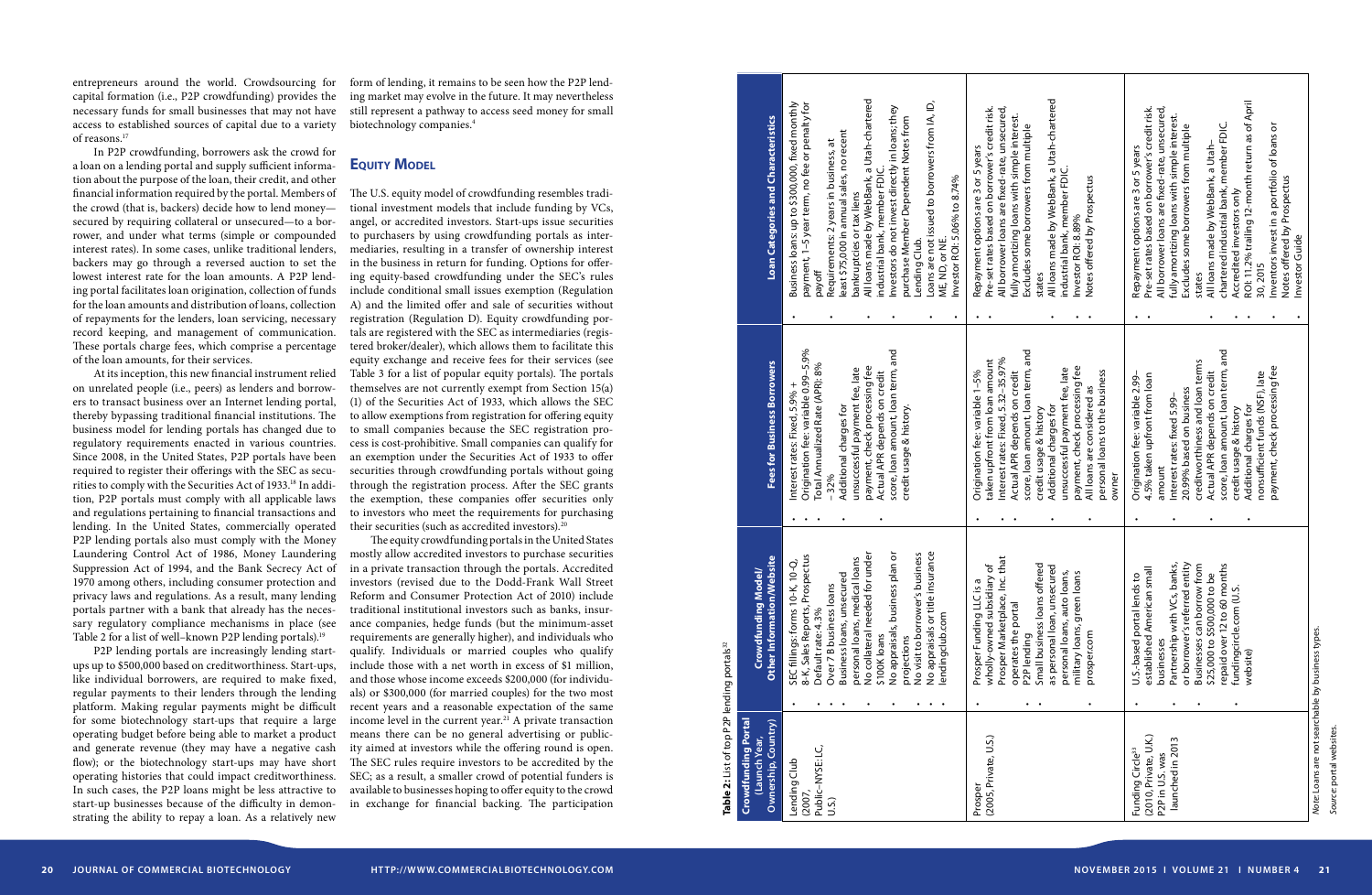| CircleUp                 | None                  | Private companies offer                             | Commission case by case     | Currently 144                         |
|--------------------------|-----------------------|-----------------------------------------------------|-----------------------------|---------------------------------------|
| (2011, Private, U.S.)    |                       | securities to investors                             | % of the total amount       | companies are on                      |
|                          |                       | under Rule 506 of                                   | Investors include USV,      | the portal, focus on                  |
|                          |                       | Regulation D on CircleUp                            | Canaan Partners, Google     | mostly consumer                       |
|                          |                       | and through Fundme                                  | Ventures, Maveron, Rose     | products companies,                   |
|                          |                       | Securities LLC.                                     | Park Advisors               | no biotech                            |
|                          |                       | Supports both Regulation                            | Partners: General Mills,    | companies                             |
|                          |                       | D 506(b) and 506(c)                                 | P&G, and SPINs              | Entrepreneurs                         |
|                          |                       | offerings                                           | The issuers set the         | screen interested                     |
|                          |                       | Accredited investors only                           | valuation of their          | investors and select                  |
|                          |                       | All securities related                              | companies. Valuations on    | which investors to                    |
|                          |                       | activity is conducted                               | CircleUp are intended to    | participate in their                  |
|                          |                       | through Fundme                                      | be in line with industry    | round; also, structure                |
|                          |                       | Securities LLC, a wholly                            | comparable on a revenue     | the terms of their                    |
|                          |                       | owned subsidiary of                                 | and net profit basis        | raises through an                     |
|                          |                       | CircleUp Network, Inc.                              | Ownership claims: not clear | nvestors Rights                       |
|                          |                       | Fundme Securities LLC is                            |                             | Agreement                             |
|                          |                       |                                                     |                             |                                       |
|                          |                       | a registered Broker/Dealer<br>and member FINRA/SIPC |                             | time is 2-3 months<br>Average funding |
|                          |                       | circleup.com                                        |                             |                                       |
|                          |                       |                                                     |                             |                                       |
| Seedrs                   | Medical device start- | Equity, Fund, Convertible                           | One-off fee of up to 7.5%   | Investment in                         |
| (2012, Commercial, UK)   | up (IRISS Medical)    | Campaigns: investment                               | from successfully funded    | early-and growth-                     |
| Note: Plans to expand    |                       | in multiple early and                               | businesses                  | stage finance for                     |
| into the U.S. market     |                       | growth-stage finance for                            | nvestor fee of 7.5% carry   | businesses                            |
|                          |                       | businesses                                          | (of the profits investors)  | Funds businesses in                   |
|                          |                       | All or nothing                                      | All-or-nothing basis but    | 48 countries                          |
|                          |                       | Angel investors & VCs                               |                             |                                       |
|                          |                       |                                                     | successful campaigns have   | <b>Business</b>                       |
|                          |                       | Open to retail investor                             | the option to overfund      | categorizing: N/A                     |
|                          |                       | (not U.S. residents) from                           | Referral fees paid for      |                                       |
|                          |                       | throughout Europe                                   | successful cases            |                                       |
|                          |                       | nvestors have to provide                            |                             |                                       |
|                          |                       | investor questionnaire,                             |                             |                                       |
|                          |                       | or self-certify as a "high                          |                             |                                       |
|                          |                       | net-worth individual"                               |                             |                                       |
|                          |                       | or a "sophisticated                                 |                             |                                       |
|                          |                       | investor." Institutions                             |                             |                                       |
|                          |                       | provide "high net worth                             |                             |                                       |
|                          |                       | company, unincorporated                             |                             |                                       |
|                          |                       | association, etc.") forms.                          |                             |                                       |
|                          |                       | www.seedrs.com                                      |                             |                                       |
| Source: portal websites. |                       |                                                     |                             |                                       |
|                          |                       |                                                     |                             |                                       |

**Table 3:** List of popular equity crowdfunding portals

Table 3: List of popular equity crowdfunding portals

| <b>Crowdfunding Portal</b><br>Ownership, Country)<br>(Launch Year,                                        | ects<br>Biotechnology Proje                                                                                                                                                                                                                                                                                                                                                                                                     | Other Information/Website<br>Crowdfunding Model/                                                                                                                                                                                                                                                                                                                                                                               | Fees/Ownership Claims                                                                                                                                                                                                                                                                                                                                                                  | <b>Investment Categories and</b><br><b>Characteristics</b>                                                                                                                                                                                                                         |
|-----------------------------------------------------------------------------------------------------------|---------------------------------------------------------------------------------------------------------------------------------------------------------------------------------------------------------------------------------------------------------------------------------------------------------------------------------------------------------------------------------------------------------------------------------|--------------------------------------------------------------------------------------------------------------------------------------------------------------------------------------------------------------------------------------------------------------------------------------------------------------------------------------------------------------------------------------------------------------------------------|----------------------------------------------------------------------------------------------------------------------------------------------------------------------------------------------------------------------------------------------------------------------------------------------------------------------------------------------------------------------------------------|------------------------------------------------------------------------------------------------------------------------------------------------------------------------------------------------------------------------------------------------------------------------------------|
| (2012, Private, U.S.)<br>Fundable                                                                         | LC (GenPro), Levolta<br>Selected companies:<br>companies (click to<br>Systems, Inc. works<br>health information<br>in association with<br>Scripps Institution<br>Genome Profiling<br>diagnosis, testing,<br>(SIO); UBDoc (fee-<br>based interactive<br>of Oceanography<br>Pharmaceuticals,<br>portal providing<br>UC San Diego's<br>and treatment)<br>biotechnology<br>health-related<br>Enzium, MH<br>More than 7<br>see list) | Supports both Regulation<br>Regulation D on CircleUp<br>equity-based options for<br>Private companies offer<br>crowdfunding platform<br>The portal offers both<br>securities to investors<br>and through Fundme<br>Software as a service<br>All or nothing model<br>www.fundable.com<br>D 506(b) and 506(c)<br>rewards-based and<br>under Rule 506 of<br>\$179 M in funding<br>small businesses<br>Securities LLC<br>offerings | based on legal agreements;<br>Claim of ownership rights<br>pay all royalties and other<br>user submissions service<br>Project owners agree to<br>unless user has secured<br>person or entity due to<br>their submission or any<br>fee, platform fees, and<br>of the project content<br>amounts owed to any<br>IP might be impacted<br>Monthly subscription<br>consulting fee<br>its IP | Equity-based offered<br>is \$1,000 and there is<br>activity is conducted<br>All securities-related<br>accredited investors<br>Allows both reward-<br>investment amount<br>and equity-based<br>to institutional or<br>through Fundme<br>no maximum<br>Minimum<br>Securities<br>only |
| The portal was originally<br>founded in UK, also<br>(2010, Private, U.S.)<br>operates in U.S<br>AngelList | 10+ Pharmaceuticals<br>25+ Medical devices<br>25+Biotechnology<br>technology<br>I5+Health<br>start-ups                                                                                                                                                                                                                                                                                                                          | form of the fund is an LLC.<br>that is created specifically<br>company. The corporate<br>accredited investors and<br>Regulation D 506(b) and<br>company. They invest in<br>for the investment. This<br>fund then invests in the<br>a special purpose fund<br>Syndicate investors do<br>not invest directly in a<br>Equity investment for<br>506(c) offerings<br>Supports both<br>institutions<br>angel.co                      | Investors receive a profit, if<br>any, when the company is<br>deal carry to lead, 5%, to<br>acquired or has an IPO<br>Investors pay 0-25%<br>platform                                                                                                                                                                                                                                  | ed by an angel or VC<br>companies claimed<br>16,9904 of 53,0814<br>investment funds<br>Startups offering<br>rounds A, B, C,<br>Syndicated<br>investor<br>funds                                                                                                                     |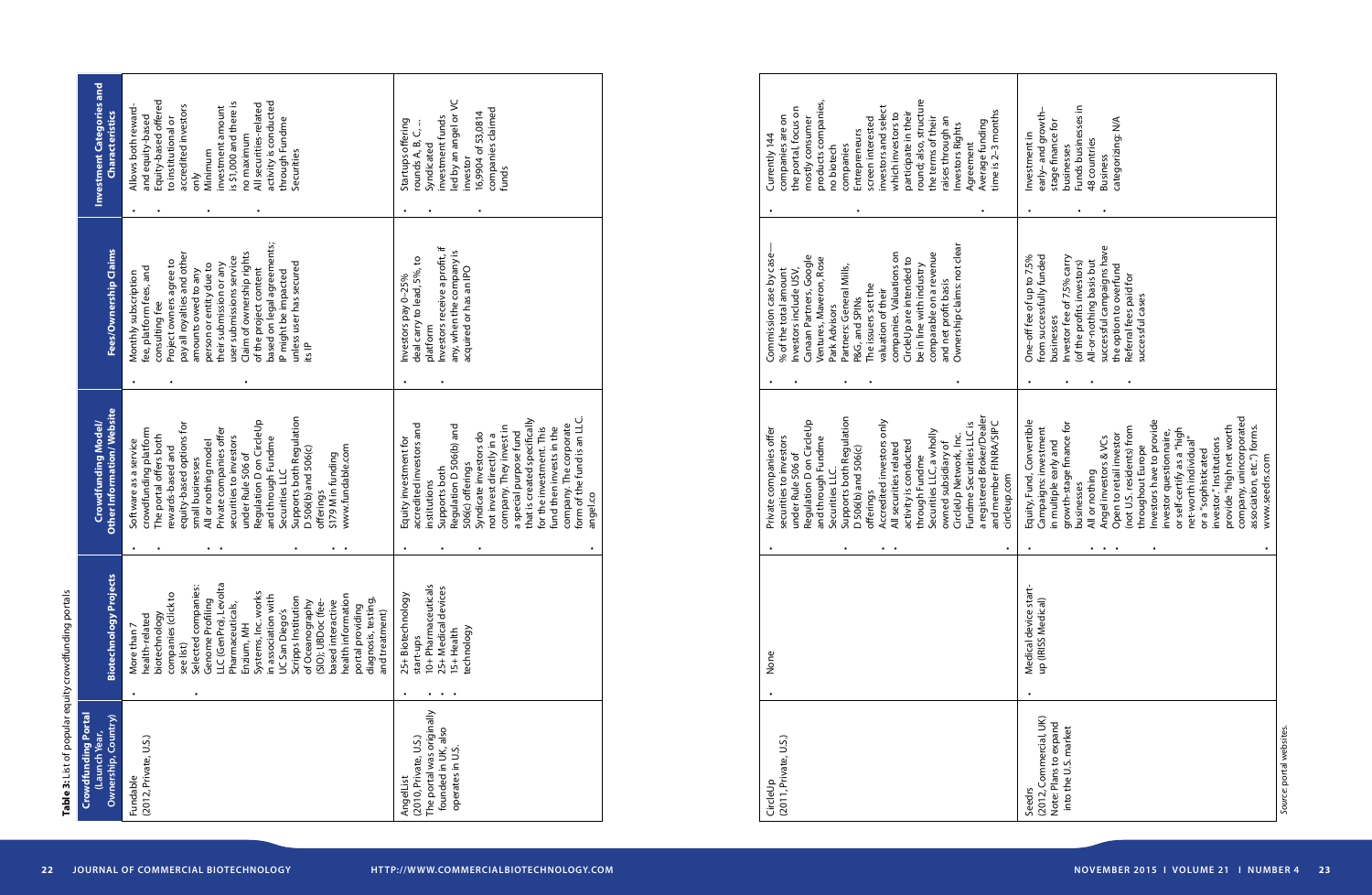| Equity Crowdfunding<br><b>Actor</b><br>Investor<br>Portal<br>Issuer                       | track of investment limitation, facilitating communication, managing fund transfers, and providing appropriate financial recordkeeping<br>The amounts of capital raised through crowdfunding offerings by a company are capped to aggregate amounts of \$1 million sold to all<br>Funding portal—a registered broker—acts as an intermediary and facilitates transactions involving the offer or sale of securities under<br>investors during a 12-month period. A company may still raise capital from other sources or use exemptions that do not fall under the<br>Must remain independent and prohibited from providing investment advice, soliciting purchase or sales of securities posted on their<br>information about their offers—include description of the business and the use of proceeds; targeted offering<br>Responsible for managing crowdfunding through maintaining issuer information, qualifying investors for opening account, keeping<br>The portal's officers, partners, and directors must not have financial interests in an issuer displayed on their portal, and must have in<br>File certain financial information (including reviewed or audited financial statements, capital structure, depending on the amounts<br>offered and sold during a 12-month period); financial statements should be prepared in accordance with U.S. generally accepted<br>income or net worth when it is more than \$100,000 (with an overall cap of \$100,000 per individual)<br>(GAAPs) when auditor involvement is required such as for offerings of more than \$100,000)<br>or funding platforms with the Financial Industry Regulatory Authority (FINRA)<br>employees, agent, or others for soliciting sale of securities on their portal<br>Section 4(a)(6) only over Internet websites (including access through multiple devices)<br>5 percent (\$2,000) of annual income or net worth when it is less than \$100,000<br>possess or otherwise handle investor funds or securities"<br>Requirements<br>Comply with the requirements of the Securities Act Section 4(a)(6)(C)<br>Need to transact through the SEC-registered intermediaries<br>dividual's investment are capped to:<br>place "measures to reduce risk of fraud"<br>Must not engage in similar activities <sup>4</sup><br>Table 4: Crowdfunding proposed rules criteria for participating <sup>4</sup><br>for both issuers and investors<br>amounts, price, and deadline<br>Section 4(a)(6) exemption <sup>4</sup><br>accounting principles<br>Disclose certain other<br>Additional disclosures<br>Registered as brokers<br>portal, compensating<br>The amounts of an in-<br>Must "hold, manage,<br>10 percent of annual |
|-------------------------------------------------------------------------------------------|------------------------------------------------------------------------------------------------------------------------------------------------------------------------------------------------------------------------------------------------------------------------------------------------------------------------------------------------------------------------------------------------------------------------------------------------------------------------------------------------------------------------------------------------------------------------------------------------------------------------------------------------------------------------------------------------------------------------------------------------------------------------------------------------------------------------------------------------------------------------------------------------------------------------------------------------------------------------------------------------------------------------------------------------------------------------------------------------------------------------------------------------------------------------------------------------------------------------------------------------------------------------------------------------------------------------------------------------------------------------------------------------------------------------------------------------------------------------------------------------------------------------------------------------------------------------------------------------------------------------------------------------------------------------------------------------------------------------------------------------------------------------------------------------------------------------------------------------------------------------------------------------------------------------------------------------------------------------------------------------------------------------------------------------------------------------------------------------------------------------------------------------------------------------------------------------------------------------------------------------------------------------------------------------------------------------------------------------------------------------------------------------------------------------------------------------------------------------------------------------------------------------------------------------------------------------------------------------------------------------------------------------------------------------------------------------------------|
|                                                                                           | Must accept purchases only from individuals who have an account with their portal and provide these individuals with all the required<br>information under Subpart C (educational materials, notices. and transaction confirmations by electronic means)                                                                                                                                                                                                                                                                                                                                                                                                                                                                                                                                                                                                                                                                                                                                                                                                                                                                                                                                                                                                                                                                                                                                                                                                                                                                                                                                                                                                                                                                                                                                                                                                                                                                                                                                                                                                                                                                                                                                                                                                                                                                                                                                                                                                                                                                                                                                                                                                                                                   |
| Non-Qualified Entities<br>crowdfunding under<br>(for participating in<br>Section 4(a)(6)) | Foreign issuers who are not organized under the laws of a state or territory of the United States or the District of Columbia <sup>4</sup><br>Investment companies as defined in the Investment Company Act of 1940 (15 U.S.C 80a-1 et seq., 15 U.S.C. 80a-3(b) or (c)) <sup>4</sup><br>e Commission, by rule or regulation, determines appropriate" <sup>4</sup><br>SEC reporting<br>Companies subject to<br>"Other issuers that the                                                                                                                                                                                                                                                                                                                                                                                                                                                                                                                                                                                                                                                                                                                                                                                                                                                                                                                                                                                                                                                                                                                                                                                                                                                                                                                                                                                                                                                                                                                                                                                                                                                                                                                                                                                                                                                                                                                                                                                                                                                                                                                                                                                                                                                                      |
| Source: SEC Crowdfunding Proposed Rules.                                                  |                                                                                                                                                                                                                                                                                                                                                                                                                                                                                                                                                                                                                                                                                                                                                                                                                                                                                                                                                                                                                                                                                                                                                                                                                                                                                                                                                                                                                                                                                                                                                                                                                                                                                                                                                                                                                                                                                                                                                                                                                                                                                                                                                                                                                                                                                                                                                                                                                                                                                                                                                                                                                                                                                                            |

through individual contributions, the crowd also pro vided valuable DNA samples for research to measure DNA damage, which has the potential to advance our understanding of cancer and immunological disorders, among other diseases.<sup>23</sup>

In April 2014, Apta Biosciences (Apta) had a crowdfund ing-based equity offering round on SyndicateRoom and raised  $£1,850,000$  by the round's close.<sup>24</sup> Apta is a small biotechnology company (11 to 50 employees) that was founded in 2013 when its technology spun out of Fujitsu. Its offices are in Singapore and the United Kingdom.<sup>25</sup> SyndicateRoom is a UK-based equity crowdfunding platform; its business model allows its retail members to invest alongside angel investors in equity offering rounds that allow the same share class and same price per share.26 The same criteria were used in Apta's offering round, which allowed Apta to raise capital to undertake the validation process of its adaptamers, a new group of synthetic molecules that mimic the characteristics of proteins such as antibodies, for further product devel opment. The company holds 25 patents for its developed adaptamers. Apta's adaptamers are called Seligos; the synthetic molecules are very stable (they do not require cold storage), easy to produce, and purportedly deliver high performance.<sup>27</sup>

#### **IMPATIENT**

criteria for all parties seeking to offer equity-based secu rities through crowdfunding are provided in Table 4.

# **CROWDFUNDING BIOTECHNOLOGY Case Studies**

Few biotechnology firms have used crowdfunding to actively raise capital. Despite there being only a few case studies available for review, some firms have been successful in raising capital for their projects by way of different types of crowdfunding platforms. Successful biotechnology firms generally used crowdfunding during early stages of their R&D, and some used a multi-prong strategy to market and raise funds for their innovations. The case studies also reveal that crowdfunding for bio technology start-ups appears to attract a diverse group of angel investors, patients, and ordinary people who are interested in funding a project for a variety of reasons beyond investment purposes. A start-up biotechnol ogy firm must tell a good story for the crowd to attract support. Not only must the story be made available on a crowdfunding platform, but a communications cam paign must also be mounted to inform members of the public who have the potential to become members of the crowd that funds the project. In this sense, crowdfund ing for biotechnology projects is functionally similar to communication campaigns for political office; better campaigns have higher chances for success and garner greater funding opportunities.

## **Exogen Biotechnology Inc .**

In January 2014, Exogen Biotechnology Inc. (Exogen) launched a reward/purchase crowdfunding campaign called "How Damaged is your DNA?" on Indiegogo (a popular crowdfunding platform with 15 million monthly visitors, home to campaigns from 226 countries, which has 310,537 followers on Google+).<sup>22</sup> Exogen is a Berkeley, California-based start-up that has developed blood test kits for measuring damaged DNA. Exogen aimed to raise \$50,000, although the campaign actually raised \$106,100 from 597 people in two months. The company's slogan was: "Gain access to leading-edge information about the health of your DNA while helping advance science!" Exogen's campaign offered various perks to the crowd, based on different contribution levels, including listing the donor's name on the company website; a T-shirt; and multiple types of scientific packs and self-tracking ser vices available for purchase, with prices ranging from \$15 to \$1299. By the end of the campaign, not only did Exogen raise 212 percent of its original funding goal

#### **Apta Biosciences**

ImPatient is a nonprofit crowdfunding platform that is currently crowdfunding its own creation and launch by soliciting donations.<sup>28</sup> The portal's funders won seed money when they won the top prize during the Lehigh Valley Startup Weekend competition sponsored by the Lehigh University Baker Institute for Entrepreneurship, Creativity and Innovation.29,30 ImPatient is planning to launch its crowdfunding portal in fall 2015 and operate as a hybrid donations and loans crowdfunding platform that, for a fee, will raise funds for small biotechnology companies. After launching the portal, ImPatient's sci entific advisors will select "promising unfunded medi cal treatments" for the crowd to fund as their favorite medical research. The crowd includes portal's members, who provide a minimum of \$25 in the form of a loan to the medical project of their choice. The funded com panies may pay back the loaned amounts. The payback amounts are then credited to members' accounts and can be loaned to another project. A loan that is not repaid is considered a donation.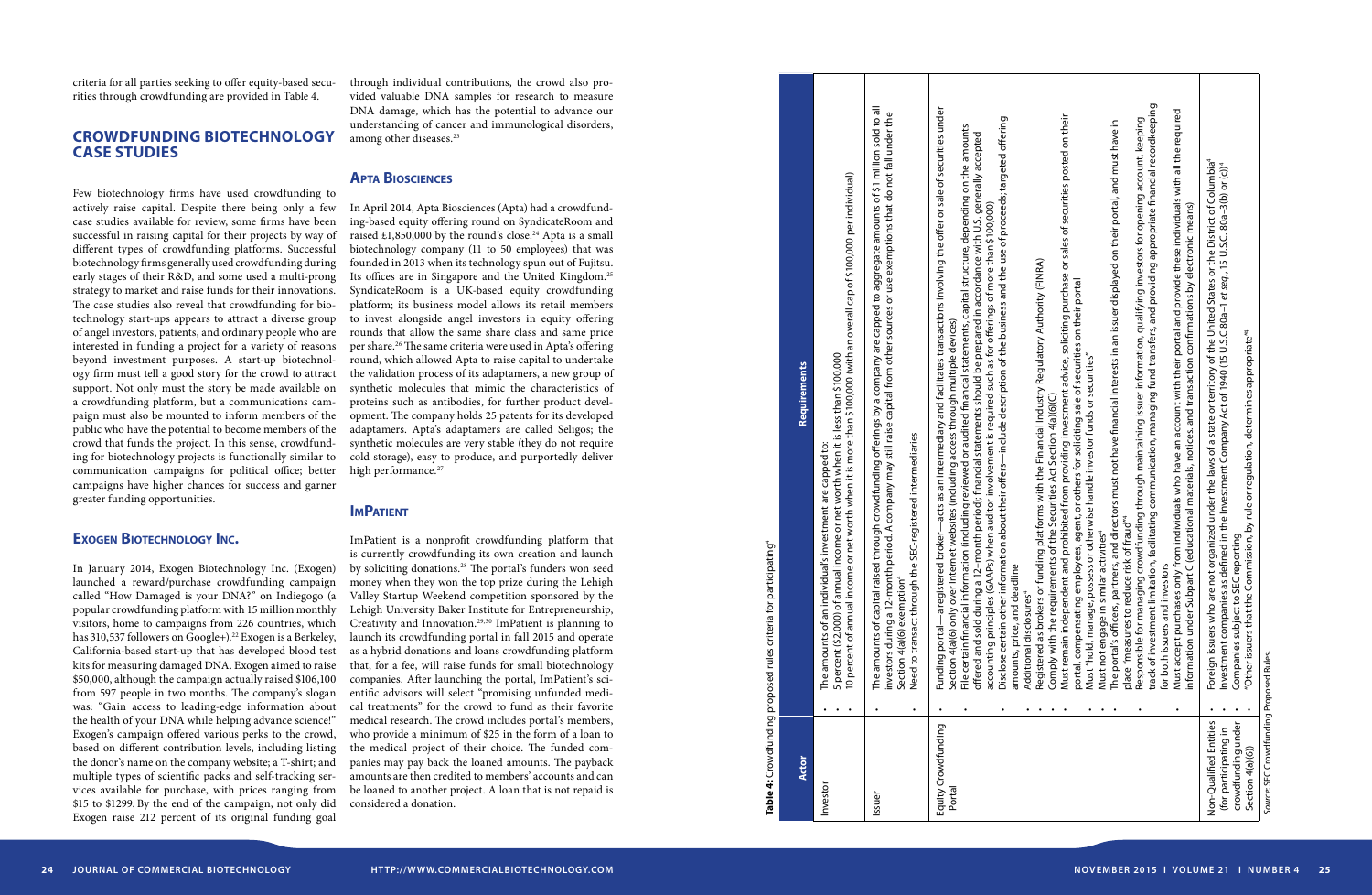- 4. U.S. Securities and Exchange Commission (Oct. 23, 2013). Crowdfunding (Proposed Rules). Available online from: *www.sec.gov/rules/proposed/2013/33-9470.pdf,*  pp. 18, 36, 38, 41, 123, 128, 329, 330–332, accessed 20 June 2015.
- 5. U.S. Securities and Exchange Commission. Division of Trading and Markets (May 7, 2012). Jumpstart Our Business Startups Act. Frequently Asked Questions About Crowdfunding Intermediaries. Available online from: https://www.sec.gov/divisions/marketreg/ tmjobsact-crowdfundingintermediariesfaq.htm, accessed 20 June 2015.
- 6. Debaise, C. (18 April 2010). What's an Angel Investor? *The Wall Street Journal*. Available online from: http:// www.wsj.com/articles/SB100014240527023034913045751 88420191459904, accessed 20 June 2015.
- 7. Angel Capital Association. FAQs About Angel Investors. Available online from: http://www. angelcapitalassociation.org/faqs/, accessed 20 June 2015.
- 8. Angel Capital Association. *FAQs on Angel Investing*. Available online from: http://www. angelcapitalassociation.org/faqs/#When\_should\_I\_ approach\_an\_angel\_group\_, accessed 20 June 2015.
- 9. Bradford, C.S. (9 Mar. 2012) Crowdfunding and the Federal Securities Laws. *Columbia Business Law Review*. 2012(1).
- 10. Kirby, E., and Worner, S. (Feb. 2014) Crowd-funding: An Infant Industry Growing Fast. International Organization of Securities Commissions. Report number: SWP3. Available from: https://www.iosco.org/ research/?subSection=staff\_working\_papers, accessed 20 June 2015.
- 11. Charity Navigator. (FYE Jun. 2013) Cancer Research Institute – Current Rating. Available online from: http:// www.charitynavigator.org/index.cfm?bay=search. summary&orgid=3417#.VY-hPflVikp, accessed 20 June 2015.
- 12. Charity Navigator. (FYE Jun. 2014) Pediatric Cancer Foundation – Current Rating*.* Available online from: http://www.charitynavigator.org/index.cfm?bay=search. summary&orgid=11248#.VY-e9vlVikp, accessed 20 June 2015.
- 13. Hoekstra, A., & Estep, P. (2013) Crowdcuring the Blues: People, Technology and Research Against Depression. Available online from: https://experiment.com/projects/ crowdcuring-the-blues-ending-depression-for-good, accessed 20 June 2015.
- 14. Wagner, J., Ryazanov, S., & Leonov, A., et al. (2013) Anle138b: a novel oligomer modulator for diseasemodifying therapy of neurodegenerative diseases such

as prion and Parkinson's disease. Acta Neuropathologica 125(6): 795–813, doi: 10.1007/s00401-013-1114-9.

- 15. Vallabh, S., and Minikel, E. (2013) Can anle138b delay the onset of genetic prion disease? Available online from: https://experiment.com/projects/can-anle138bdelay-the-onset-of-genetic-prion-disease, accessed 20 June 2015.
- 16. Iorns, E. (2013) Can we prevent the transmission of BRCA mutations? Available online from: https:// experiment.com/projects/can-we-prevent-thetransmission-of-brca-mutations, accessed 20 June 2015.
- 17. Howe, J. (2008) Crowdsourcing: Why the Power of the Crowd Is Driving the Future of Business. New York: Crown Business Publishing.
- 18. Hendrickson, M. (8 Apr 2008) Lending Club Puts Hold on Lending Activity While It Sorts Out Some Legal Issues. Available online from: http://techcrunch. com/2008/04/08/lending-club-puts-moratorium-onlending-activity/, accessed 20 June 2015.
- 19. Chapman and Cutler LLP. (2015) The Regulation of Marketplace Lending – A Summary of the Principal Issues. (2015 Update). Available online from: http:// www.aba.com/Tools/Offers/Documents/Chapman.pdf, accessed 4 June 2015.
- 20. U.S. Government Publishing Office. Electronic Code of Federal Regulations (Part 230). Available online from: http://www.ecfr.gov/cgi-bin/text-idx?SID=465dc425 1925603a672a767b7916fc49&node=sg17.3.230\_1498. sg11&rgn=div7, accessed 28 June 2015.
- 21. Investor.gov U.S. Securities and Exchange Commission. (23 Sep 2013) Investor Bulletin: Accredited Investors. Available online from: http://www.investor.gov/newsalerts/investor-bulletins/investor-bulletin-accreditedinvestors, accessed 28 June 2015.
- 22. Indiegogo. (2015) About Us. Available online from: https://www.indiegogo.com/about/our-story, accessed 26 May 2015.
- 23. Exogen Biotechnology. (2014) How damaged is your DNA? Available online from: https://www.indiegogo. com/projects/exogen-bio-how-damaged-is-your-dna#/ story, accessed 26 May 2015.
- 24. SyndicateRoom. (Apr 2014) Success Stories: Apta Biosciences. Available online from: https://www. syndicateroom.com/about-us/success-stories/aptabiosciences.aspx, accessed 26 June 2015.
- 25. LinkedIn. Apta Biosciences Ltd. [Online] Available from: https://www.linkedin.com/company/3241697?trk=tyah &trkInfo=clickedVertical%3Acompany%2Cidx%3A1-1- 1%2CtarId%3A1433497927487%2Ctas%3AApta%20Bio, accessed 26 June 2015].

#### **DISCUSSION: CROWDFUNDING OPPORTUNITIES AND CHALLENGES**

Biotechnology start-ups generally need to raise \$50 to \$100 million to have a chance at developing a new drug or medical device. Raising capital through traditional VCs and angel investors has the advantage of allowing the start-up to receive mentoring and guidance. As these sources of capital move toward funding start-ups at later stages of development, biotechnology start-ups have fewer options for raising capital during early stage development. However, various models of crowdfunding may expand options for nontraditional capital formation.

Small companies can quality for exemptions from registration for equity offering through existing SEC rules, such as conditional small issues exemption (Regulation A) and the limited offer and sale of securities without registration (Regulation D). All U.S. equity-based crowdfunding platforms currently operate under Regulation D, because Regulation A was finalized on June 19, 2015. When considering crowdfunding with securities offerings, investors may consider how easily they can exit their securities, an exit strategy that depends on the method of securities offering (for example, securities offerings through Regulation A, Regulation D, or the equity crowdfunding rules finalized by the SEC under the JOBS Act.

In the United Kingdom, where many angel investors actively participate in equity crowdfunding alongside retail investors, the Financial Conduct Authority (FCA) published a statement in its crowdfunding review of its regulatory approach in February 2015. The statement indicated that equity crowdfunding grew by 201 percent in 2014; 25 firms currently are authorized to engage in equity crowdfunding or are appointed representatives, and applications from an additional 10 firms currently are under review.<sup>31</sup> A potential area of concern for the FCA was that negative comments on some crowdfunding portals were deleted; these negative comments might serve to alert potential investors of risks associated with investing in a company. It would be prudent for biotechnology companies to promptly respond to any questions or concerns to prevent negative impressions about the funding opportunity or viability of the venture. However, simplifying information about health, scientific results/ processes, medical treatments or devices, while remaining financially and scientifically accurate, can be difficult. Balancing benefits versus risks for *both* financial and scientific or health information may be especially challenging when promoting a project on various media, including social networks. Negative comments on social networks can destroy a company's options for funding in an incredibly short time frame, while positive comments about a company's product or research can attract

more investors. Commentary in general might serve as an indicator of the marketability of a company or its product.

# **CONCLUSION**

Crowdfunding may represent a viable funding option for biotechnology start-ups, particularly during the early phases of R&D or for funding clinical trials. However, its potential impact remains unknown, particularly in the evolving crowdfunding regulatory and commercial environment. A successful crowdfunding campaign may also pave the way for future capital formation phases by attracting angel investors or VCs early in the funding process, or by showing that the business or project is viable. However, biotechnology start-ups must keep their multiple, disparate audiences in mind when seeking funding from diverse sources such as VCs, angel investors, or the public. Furthermore, crowdfunding is still in its infancy, and for this reason it is difficult to predict what opportunities or obstacles may lie ahead, especially given the implementation of the JOBS Act. Crowdfunding, like all other forms of capital formation, requires careful planning and execution before, during, and after a campaign. Social media are also a key communications medium by which to successfully solicit funds. The crowd intelligence serves to vet ideas and projects prior to their commercialization. The crowd—the investors—also can be transformed into a marketing engine for the start-up, should both parties have a vested interest in the success of the project.

In conclusion, biotechnology start-ups need to know that (1) crowdfunding is happening *now*, (2) it behooves them to take the time to understand how it works today and in context of the JOBS Act, and (3) they must strategize if they want to appropriately tap into this unique and disruptive opportunity.

# **References**

- 1. Deloitte Technology (April 25, 2014). Deloitte Insights. More Than Just Crowdfunding: Two Years After the JOBS Act. Available online from: http://deloitte.wsj.com/ cfo/2014/04/25/more-than-just-crowdfunding-twoyears-after-the-jobs-act/, accessed 20 June 2015.
- 2. Investopedia. Dictionary. Crowdfunding. Available online from: http://www.investopedia.com/terms/c/ crowdfunding.asp, accessed 20 June 2015.
- 3. Jumpstart Our Business Startups Act. *Pub. L. 112- 108,secs 301to 305 126 Stat. 306*. 2012. Available online from: http://www.gpo.gov/fdsys/pkg/PLAW-112publ106/ pdf/PLAW-112publ106.pdf, accessed 20 June 2015.